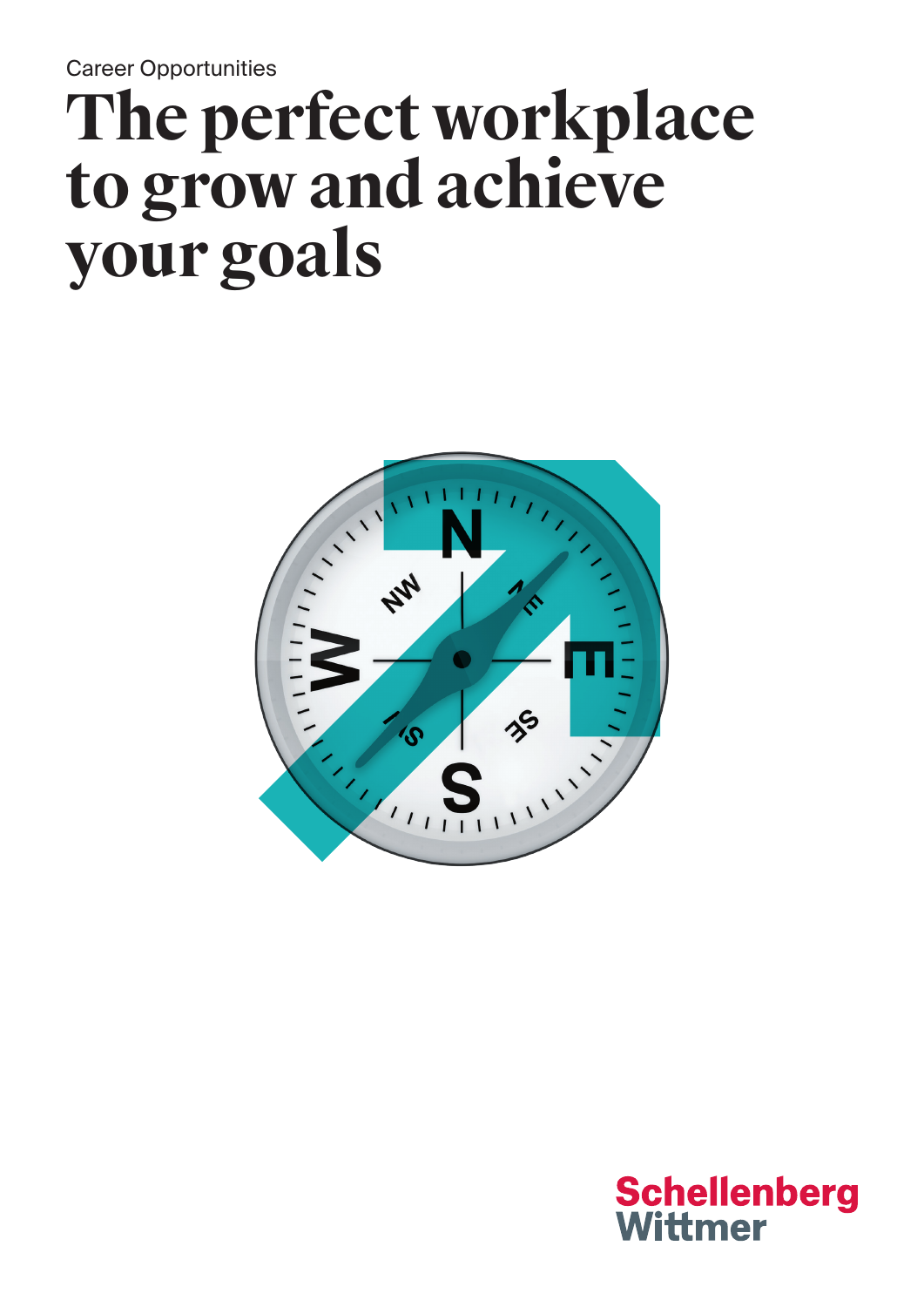Early on in their careers, our talented team members choose Schellenberg Wittmer for its dedication and commitment to top-tier legal services, and its dynamic, respectful and lively working environment. We believe that attracting, developing and retaining our team is key to successfully serving our clients' needs and firm growth.

Schellenberg Wittmer actively recruits candidates with diverse backgrounds and experiences. We do not want our people to conform to a 'one size fits all' model; we want our people to be who they are and respect and appreciate each other's differences. We celebrate individuality and diversity!

Diversity helps us learn. We recruit the best and brightest talents, irrespective of their background. First and foremost, we actively seek out motivated individuals who bring smart ideas, innovation and creativity to the table.

We are always looking to identify and recruit promising associates, trainee lawyers, student trainees and highly qualified administrative staff and specialists to join our teams in Zurich, Geneva and Singapore. Candidates are encouraged to submit open applications. Please apply to the contacts indicated in this brochure, or visit our website www.swlegal.ch/career for information on our current open positions.

# Lawyers

# **Leaders of our field**

Business law means being a specialist in particular fields. We help you develop and decide your areas of expertise early on in your career. We help you determine where you thrive and equally encourage all our lawyers to participate in industry related fields like academia and professional associations.

## **International scope**

Schellenberg Wittmer is regularly involved in comple crossborder deals and multi-jurisdictional disputes. Our firm has a strong international reach and works in several languages with offices across Zurich, Geneva and Singapore. Most of our team members have an international background, having studied or worked elsewhere, and many are qualified in foreign jurisdictions. Whether you are a trainee lawyer, student trainee or associate, you will work closely with client's multinational companies and counsel from global firms. We regularly assist associates in gaining international work experience and gaining qualifications abroad.

#### **Team approach**

We believe in brains, merit and independent thinking at all levels. To achieve the best possible outcomes for our clients, we take a collaborative approach by selecting the best lawyers for each client matter from across our specialist practice groups.

#### **Work-life balance**

Being a lawyer in a top-tier firm can be challenging. We recognize that serving our clients best requires content and satisfied team members. We place great importance on our team's private life and do our utmost to help you manage work-life balance via teamwork, flexible working hours, remote working and part-time schedules.

**" Our people are our competitive advantage. They are the key for the present and future success of the firm.**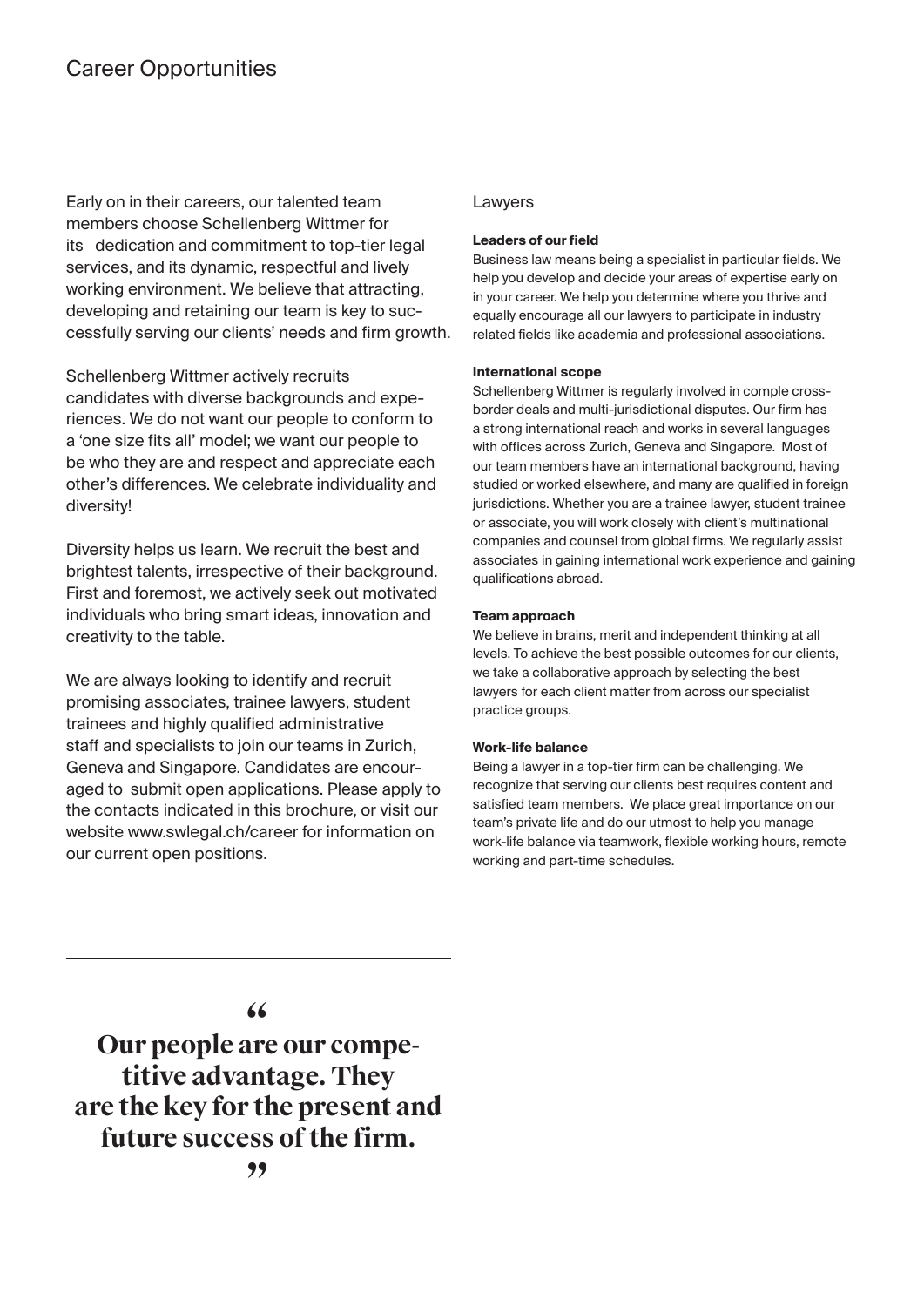# Trainee Lawyers and Student Trainees

### **Trainee Lawyers**

Every year, Schellenberg Wittmer recruits promising young trainee lawyers ("avocat stagiaires" or "Substitutinnen/ Substituten") while they prepare to take the Swiss bar exams. Following the required 14–18-month term, trainee lawyers then have the option to work for a few months in the other Swiss office (Zurich or Geneva).

Throughout your 14-month traineeship ("Substitutenjahr") in Zurich or 18-month traineeship ("stage d'avocat") in Geneva, you will work across various practice groups, with different teams of lawyers, giving you valuable first-hand experience in a variety of legal issues commonly handled by an international business law firm. In addition to 'on the job' training, we offer numerous further education opportunities; e.g. continuous in-house educational programmes (organised by the various practice groups) and special monthly coaching sessions designed to help you prepare for the bar exam.

#### **Student Trainees**

Schellenberg Wittmer could be your first step towards a rewarding career in the legal profession. We offer talented students with an interest in business law exciting internship opportunities.

From day one, you will be part of our team learning about our work, our law firm and our people. You will gain practical work experience and receive training in our regular and ad hoc professional courses.

At Schellenberg Wittmer, we operate an active open-door policy. This means that more than 150 lawyers are always on-hand to discuss your future academic steps and career prospects, as well as to offer personal advice. We also organise regular social events so you can get to know colleagues in a more relaxed informal setting.

# Organizational Specialists

#### **The backbone and tech base**

At Schellenberg Wittmer, we know it takes a lot more than great lawyers to be a great law firm. Our specialists provide the backbone that support our first-class legal services. Our teams of highly qualified and motivated people (e.g. lawyers' assistants, paralegals, compliance, legal tech and ICT specialists, receptionists, marketing professionals etc.) are as important as the lawyers in offering the best possible client service – a top priority of the firm.

We offer challenging and interesting work, experience of international business, internal and external professional training, and a friendly and collaborative working environment.

**" I really appreciated the very nice atmosphere at Schellenberg Wittmer. Everyone is really approachable, from the support staff to the senior partners. "**

Student Trainee

# **Contacts**



**Dr. Jean-Frédéric Maraia** Partner Geneva



**Dr. Stefan Leimgruber** Partner Zurich



**Aurélie Dommanget** HR Manager Geneva



**Christine Joseph** HR Manager Zurich